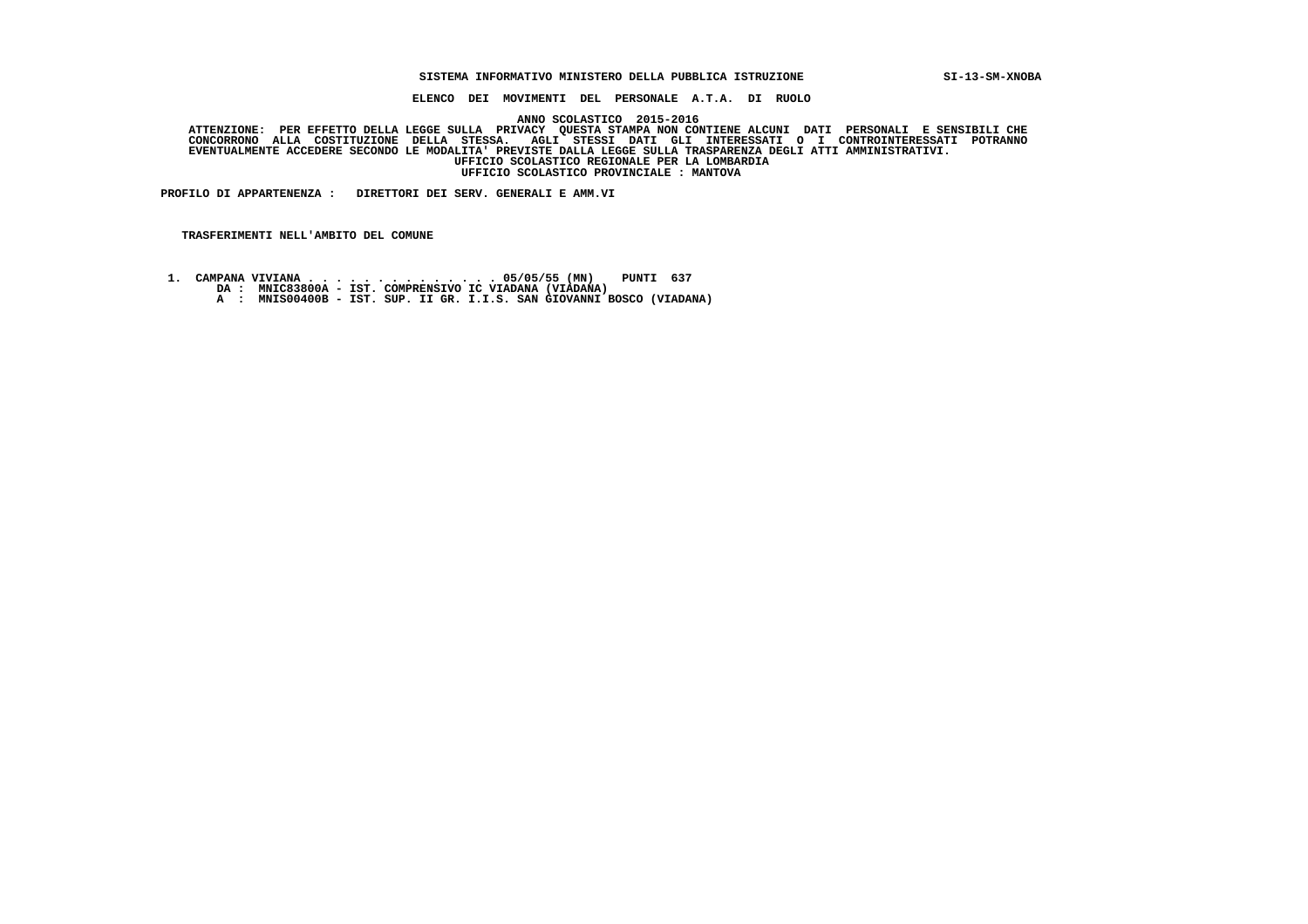1. ROVERSI CRISTINA . . . . . . . . . . . . 21/03/59 (MN) PUNTI 815<br>DA : MNIS00908 - IST. SUP. II GR. IIS C D'ARCO - I. D'ESTE (MANTOVA)<br>A : MNIC81500N - IST. COMPRENSIVO I.C. RONCOFERRARO (RONCOFERRARO)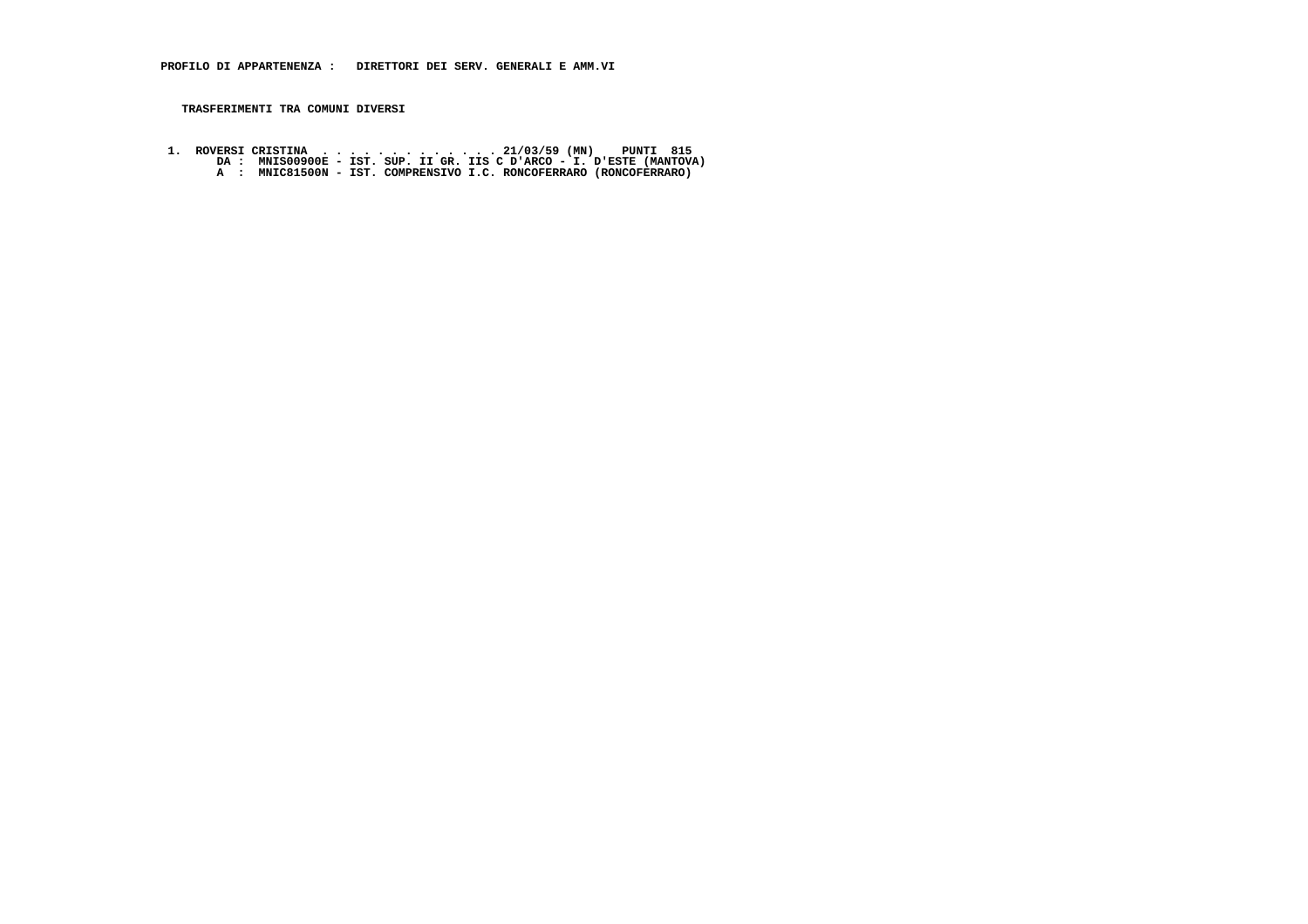- **1. BELLINI SONIA . . . . . . . . . . . . . . . 10/08/64 (MN) PUNTI 140 DA : MNIS00800P IST. SUP. II GR. GIOVANNI FALCONE (ASOLA) A : MNIC80000X - IST. COMPRENSIVO I.C. ASOLA (ASOLA)**
- **2. DALL'OMO BARBARA . . . . . . . . . . . . . 29/04/61 (AL) PUNTI 307 DA : MNIC82900G - IST. COMPRENSIVO I.C. MANTOVA 2 (MANTOVA) A : MNRC01000L - I.P. SERVIZI COMM. ISTITUTO SUPERIORE BONOMI-MAZZO (MANTOVA)**
- **3. ESPOSITO FILOMENA . . . . . . . . . . . . . 19/07/60 (SA) PUNTI 964 DA : MNIS00900E IST. SUP. II GR. IIS C D'ARCO I. D'ESTE (MANTOVA) A : MNIC82900G - IST. COMPRENSIVO I.C. MANTOVA 2 (MANTOVA)**
- **4. FALAVIGNA STEFANIA . . . . . . . . . . . . 15/02/71 (VB) PUNTI 180 DA : MNSL010001 - L. ARTISTICO LICEO ARTISTICO "G. ROMANO" MAN(MANTOVA) A : MNTE01000B - I.T. ATTIVITA SOCIALI IST. TECNICO ECONOMICO TECN. M A(MANTOVA)**
- **5. FEO ANNUNZIATA . . . . . . . . . . . . . . 16/02/65 (LE) PUNTI 312 DA : MNCT70000R CENTRO TERRIT. EDA MANTOVA (MANTOVA) A : MNIC83600P - IST. COMPRENSIVO I.C. MANTOVA 3 (MANTOVA)**
- **6. MUSONI PAOLA . . . . . . . . . . . . . . . 13/06/64 (MN) PUNTI 377 DA : MNIC80000X IST. COMPRENSIVO I.C. ASOLA (ASOLA) A : MNIS00800P - IST. SUP. II GR. GIOVANNI FALCONE (ASOLA)**
- **7. SEVERGNINI GIUSEPPINA . . . . . . . . . . . 11/06/64 (CR) PUNTI 269 DA : MNIS00700V IST. SUP. II GR. IS E.SANFELICE (VIADANA) A : MNIC83800A - IST. COMPRENSIVO IC VIADANA (VIADANA) (SOPRANNUMERARIO TRASFERITO A DOMANDA CONDIZIONATA)**
- **8. SFERRAZZA CALOGERA . . . . . . . . . . . . 17/01/64 (AG) PUNTI 155 DA : MNTE01000B - I.T. ATTIVITA SOCIALI IST. TECNICO ECONOMICO TECN. M A(MANTOVA)**
- **A : MNIC83600P IST. COMPRENSIVO I.C. MANTOVA 3 (MANTOVA)**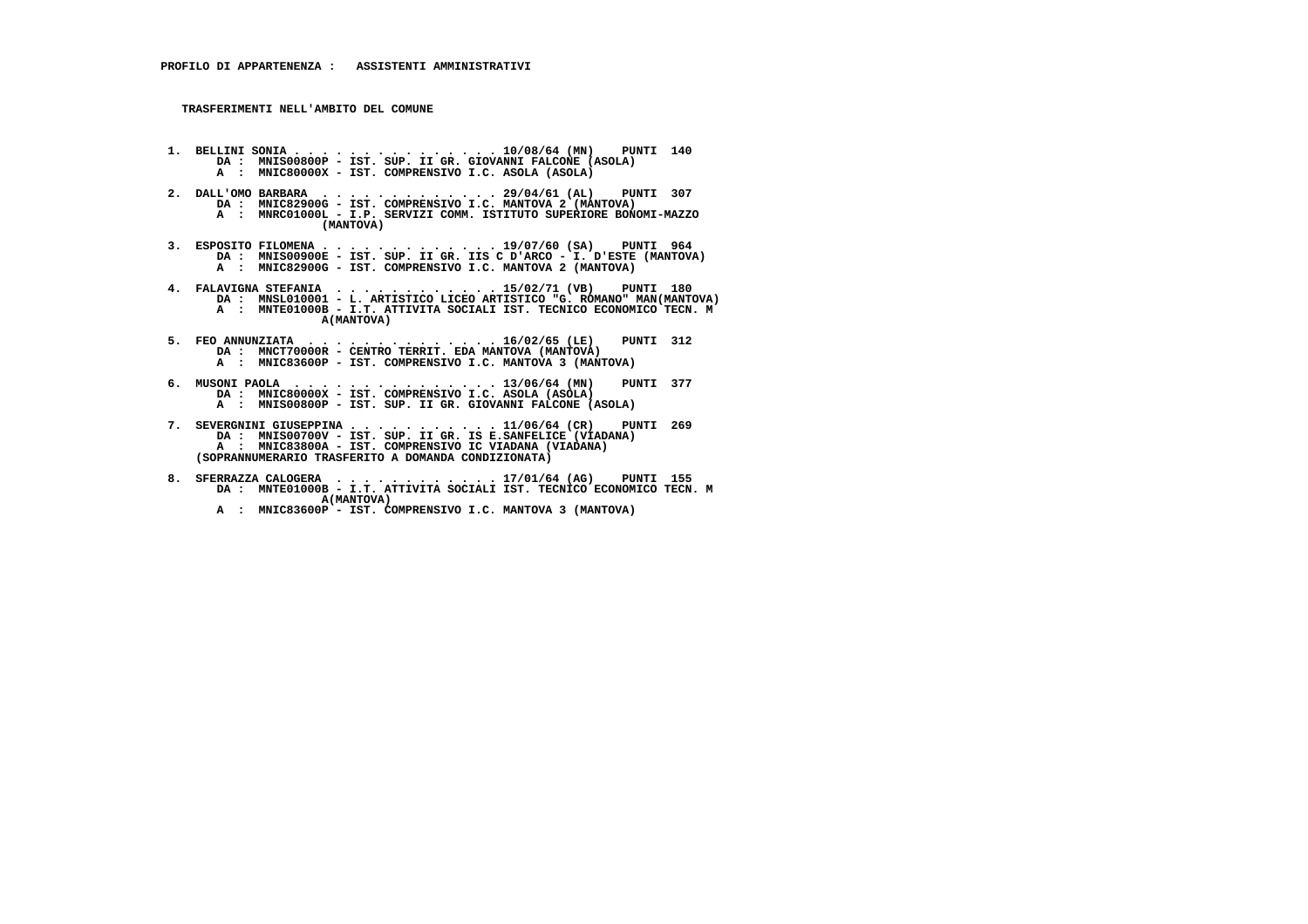- **1. AMATO ROSSANA . . . . . . . . . . . . . . . 22/03/81 (AG) PUNTI 76 DA : MNEE000VW8 PROVINCIA DI MANTOVA A : MNIC80800E - IST. COMPRENSIVO I.C. CASTIGLIONE STIVIERE 1 (CASTIGLIONE DELLE STIVIERE)**
- **2. ARENA SILVERIA . . . . . . . . . . . . . . 18/03/77 (CE) PUNTI 91 DA : MNEE000VW8 PROVINCIA DI MANTOVA A : MNIC804007 - IST. COMPRENSIVO I.C. VOLTA MANTOVANA (VOLTA MANTOVANA)**
- **3. BIA DANIELA . . . . . . . . . . . . . . . . 14/07/76 (PZ) PUNTI 64 DA : MNEE000VW8 PROVINCIA DI MANTOVA A : MNIC80800E - IST. COMPRENSIVO I.C. CASTIGLIONE STIVIERE 1 (CASTIGLIONE DELLE STIVIERE)**
- **4. BONFIGLIO ROBERTA . . . . . . . . . . . . . 18/03/53 (MN) PUNTI 452 DA : MNIC83600P IST. COMPRENSIVO I.C. MANTOVA 3 (MANTOVA) A : MNIS00100X - IST. SUP. II GR. A. MANZONI (SUZZARA)**
- **5. BOVI MANUELA . . . . . . . . . . . . . . . 18/07/71 (MN) PUNTI 230 DA : MNEE000VW8 PROVINCIA DI MANTOVA A : MNIC80200G - IST. COMPRENSIVO I. C. CERESARA (CERESARA)**
- **6. CASTELLI LUCILLA . . . . . . . . . . . . . 04/06/65 (PZ) PUNTI 190 DA : MNRC01000L I.P. SERVIZI COMM. ISTITUTO SUPERIORE BONOMI-MAZZO (MANTOVA)**
- **A : MNIC813002 IST. COMPRENSIVO I.C. PORTO MANTOVANO (PORTO MANTOVANO)**
- **7. CAVIGLIA STEFANIA . . . . . . . . . . . . . 25/04/69 (PA) PUNTI 301 DA : MNIC834003 - IST. COMPRENSIVO I. C. SAN BENEDETTO PO - MOGLIA (SAN BENEDETTO PO) A : MNIS013006 - IST. SUP. II GR. I.S. "STROZZI" PALIDANO (GONZAGA)**
- 8. CHIAVEGATTI LUISA . . . . . . . . . . . . 17/01/75 (MN) PUNTI 83 (\*)<br>DA : MNEE000VW8 PROVINCIA DI MANTOVA<br>A : MNIC804007 IST. COMPRENSIVO I.C. VOLTA MANTOVANA (VOLTA MANTOVANA)  **TRASFERITO D'UFFICIO**
- **9. D'AMICO BARBARA . . . . . . . . . . . . . . 25/05/74 (PA) PUNTI 76 DA : MNEE000VW8 PROVINCIA DI MANTOVA A : MNIC826004 - IST. COMPRENSIVO ISTITUTO COMPRENSIVO RODIGO (RODIGO)**

 **(\*) - IL PUNTEGGIO E' QUELLO RELATIVO ALLA GRADUATORIA DEI PERDENTI POSTO**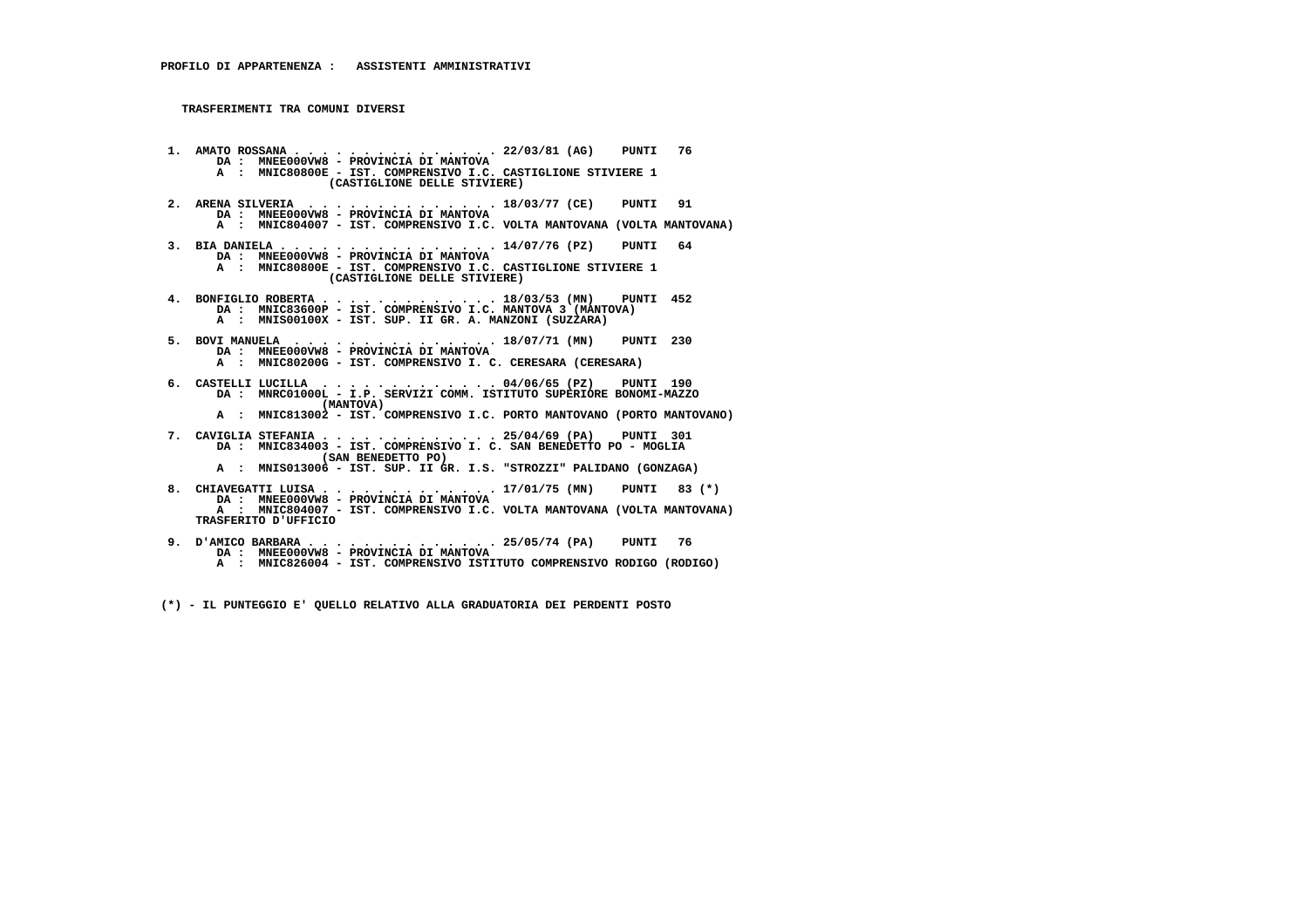**10. FILIPPI LUISA . . . . . . . . . . . . . . . 19/06/63 (VR) PUNTI 798 DA : MNIC813002 - IST. COMPRENSIVO I.C. PORTO MANTOVANO (PORTO MANTOVANO) A : MNSL010001 - L. ARTISTICO LICEO ARTISTICO "G. ROMANO" MAN(MANTOVA)**

- **11. FORNONI PAOLA . . . . . . . . . . . . . . . 11/01/65 (MN) PUNTI 232 DA : MNTD01000X - I.T. COMMERCIALE I.T.E.S. "ALBERTO PITENTINO" (MANTOVA) A : MNIC813002 - IST. COMPRENSIVO I.C. PORTO MANTOVANO (PORTO MANTOVANO)**
- **12. GASPARINI VERA . . . . . . . . . . . . . . 03/01/59 (MN) PUNTI 587 DA : MNIC813002 IST. COMPRENSIVO I.C. PORTO MANTOVANO (PORTO MANTOVANO) A : MNSL010001 - L. ARTISTICO LICEO ARTISTICO "G. ROMANO" MAN(MANTOVA)**
- **13. GIAZZOLI MONICA . . . . . . . . . . . . . . 20/01/64 (MN) PUNTI 711 DA : MNIC80300B IST. COMPRENSIVO I. C. CASTEL GOFFREDO (CASTEL GOFFREDO) A : MNIC80000X - IST. COMPRENSIVO I.C. ASOLA (ASOLA) PRECEDENZA PREVISTA DAL C.C.N.I.**
- **14. GOBBI MARA . . . . . . . . . . . . . . . . 12/05/53 (MN) PUNTI 78 DA : MNEE000VW8 - PROVINCIA DI MANTOVA A : MNTE01000B - I.T. ATTIVITA SOCIALI IST. TECNICO ECONOMICO TECN. M A(MANTOVA) PRECEDENZA PREVISTA DAL C.C.N.I.**
- **15. LONGHI PAOLO . . . . . . . . . . . . . . . 20/07/59 (MN) PUNTI 78 DA : MNEE000VW8 PROVINCIA DI MANTOVA A : MNIC83500V - IST. COMPRENSIVO I. C. GONZAGA (GONZAGA)**
- **16. MARANI SIMONA . . . . . . . . . . . . . . . 24/03/71 (MN) PUNTI 236 DA : MNIS013006 - IST. SUP. II GR. I.S. "STROZZI" PALIDANO (GONZAGA) A : MNIC813002 - IST. COMPRENSIVO I.C. PORTO MANTOVANO (PORTO MANTOVANO)**
- **17. MASELLI ANNA . . . . . . . . . . . . . . . 27/10/68 (CS) PUNTI 226 DA : MNEE000VW8 - PROVINCIA DI MANTOVA A : MNIC81500N - IST. COMPRENSIVO I.C. RONCOFERRARO (RONCOFERRARO)**
- **18. PADRIN PAOLA . . . . . . . . . . . . . . . 03/10/67 (FE) PUNTI 78 DA : MNEE000VW8 PROVINCIA DI MANTOVA**
- **A : MNSL010001 L. ARTISTICO LICEO ARTISTICO "G. ROMANO" MAN(MANTOVA)**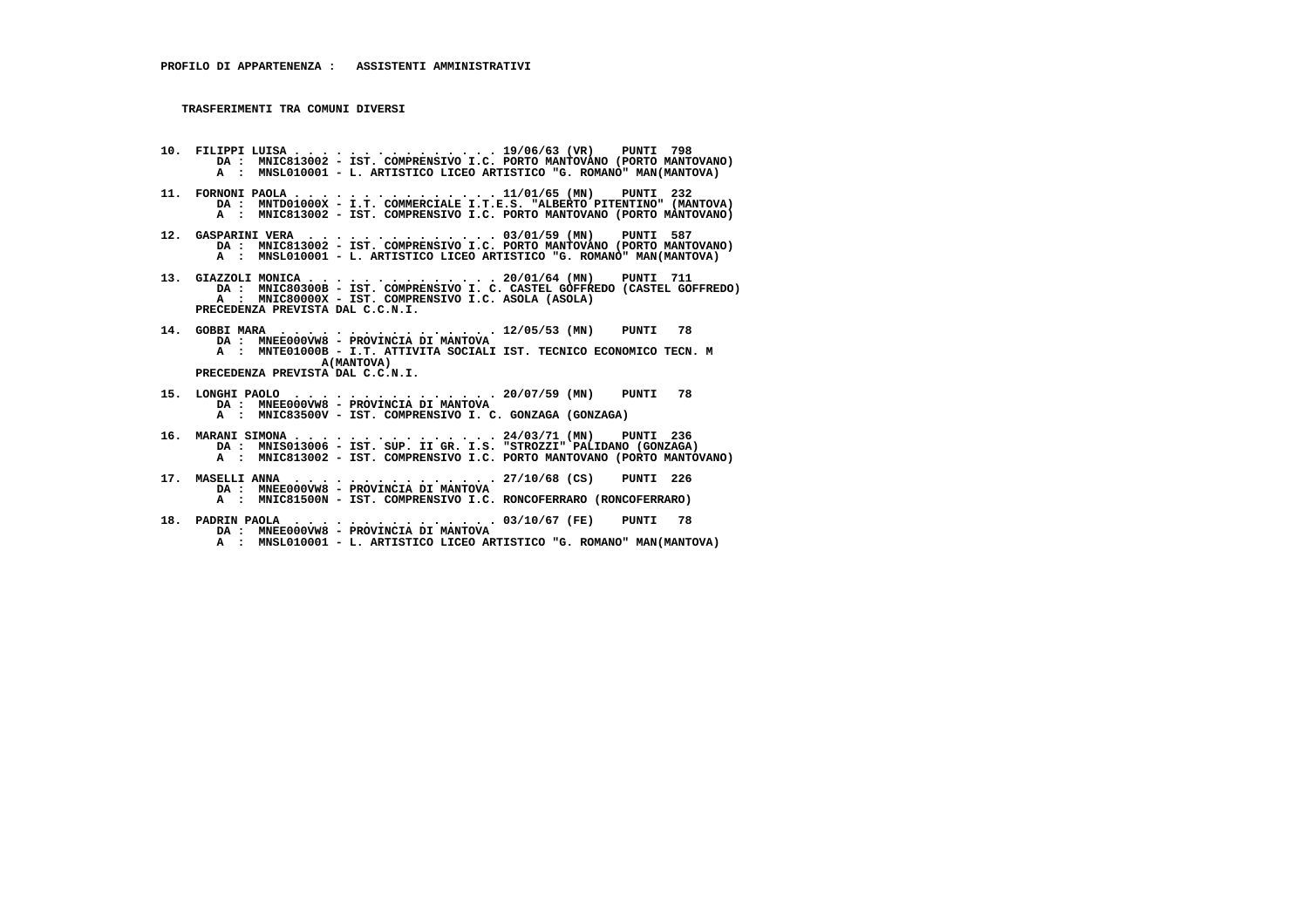**19. PASOTTI ARTURA . . . . . . . . . . . . . . 24/01/56 (MN) PUNTI 264 DA : MNIC82900G - IST. COMPRENSIVO I.C. MANTOVA 2 (MANTOVA) A : MNIC826004 - IST. COMPRENSIVO ISTITUTO COMPRENSIVO RODIGO (RODIGO) 20. PICCOLI ANNA MARIA . . . . . . . . . . . . 18/05/58 (PR) PUNTI 362 DA : MNIC83800A - IST. COMPRENSIVO IC VIADANA (VIADANA) A : MNIS00900E - IST. SUP. II GR. IIS C D'ARCO - I. D'ESTE (MANTOVA) 21. RAVANI ELENA . . . . . . . . . . . . . . . 25/02/64 (MI) PUNTI 208 DA : MNSL010001 - L. ARTISTICO LICEO ARTISTICO "G. ROMANO" MAN(MANTOVA) A : MNIC813002 - IST. COMPRENSIVO I.C. PORTO MANTOVANO (PORTO MANTOVANO) 22. SPAGNA PATRIZIA . . . . . . . . . . . . . . 15/02/57 (MN) PUNTI 766 DA : MNIC826004 - IST. COMPRENSIVO ISTITUTO COMPRENSIVO RODIGO (RODIGO) A : MNIC805003 - IST. COMPRENSIVO ISTITUTO COMPRENSIVO GOITO (GOITO) 23. TOSATO EDI . . . . . . . . . . . . . . . . 25/07/57 (MN) PUNTI 495 DA : MNIC813002 - IST. COMPRENSIVO I.C. PORTO MANTOVANO (PORTO MANTOVANO) A : MNTD01000X - I.T. COMMERCIALE I.T.E.S. "ALBERTO PITENTINO" (MANTOVA) 24. VENTRICE DONATELLA PIA . . . . . . . . . . 24/10/66 (RC) PUNTI 91 DA : MNEE000VW8 - PROVINCIA DI MANTOVA A : MNIC804007 - IST. COMPRENSIVO I.C. VOLTA MANTOVANA (VOLTA MANTOVANA) 25. ZULIANI MASSIMO . . . . . . . . . . . . . . 07/08/59 (TO) PUNTI 178 (\*) DA : MNIS006003 - IST. SUP. II GR. IS G.GREGGIATI (OSTIGLIA) A : MNIC834003 - IST. COMPRENSIVO I. C. SAN BENEDETTO PO - MOGLIA (SAN BENEDETTO PO)**

 **TRASFERITO D'UFFICIO**

 **(\*) - IL PUNTEGGIO E' QUELLO RELATIVO ALLA GRADUATORIA DEI PERDENTI POSTO**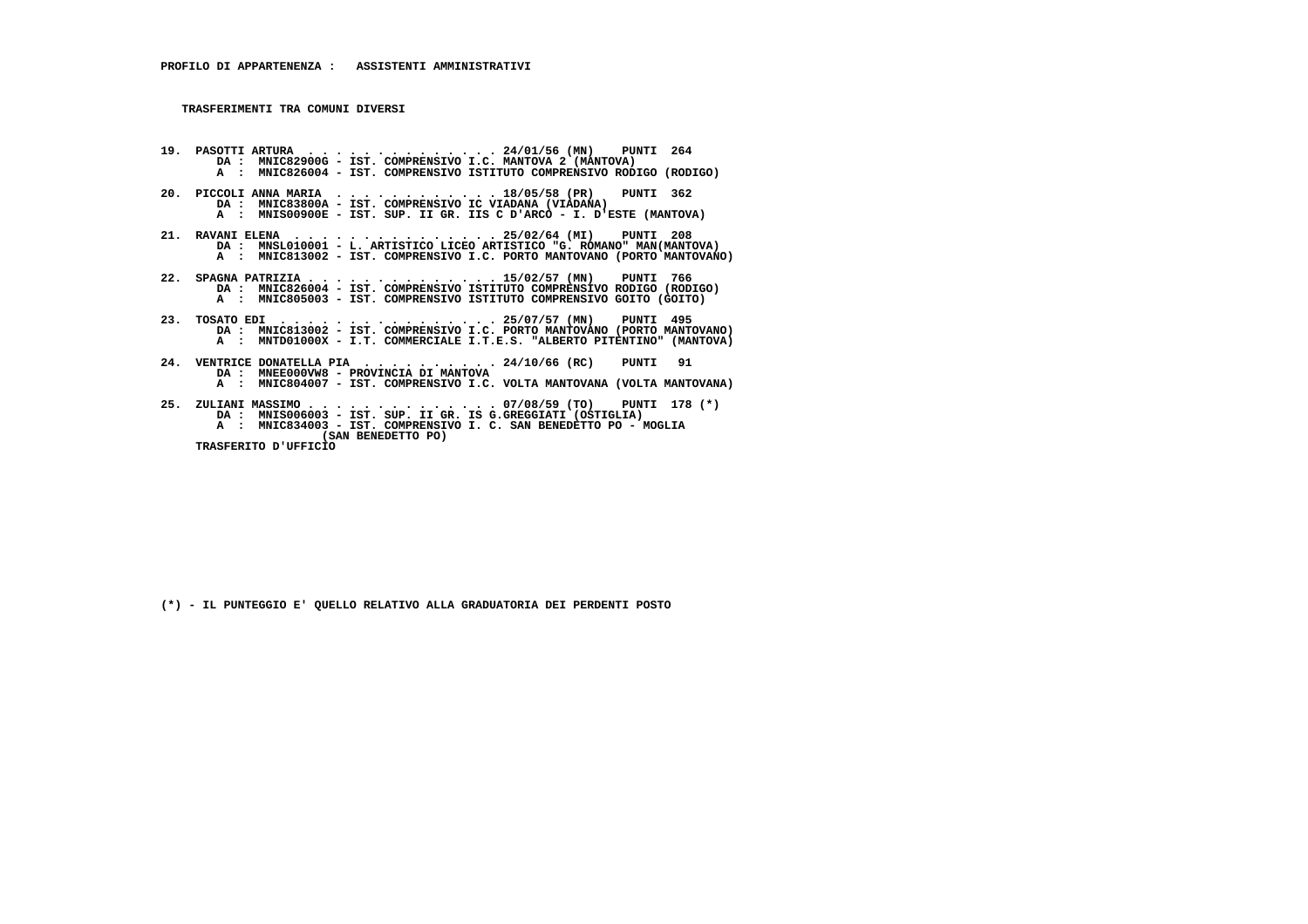## **TRASFERIMENTI DA ALTRA PROVINCIA**

- 1. BONARRIGO ANNUNZIATA .................14/08/70 (BS) PUNTI 301<br>DA : BSIC899007 IST.COMPRENSIVO ISTITUTO COMPRENSIVO GOTTOLENGO<br>A : MNIC80300B IST.COMPRENSIVO I.C.CASTEL GOFFREDO (CASTEL GOFFREDO)
	-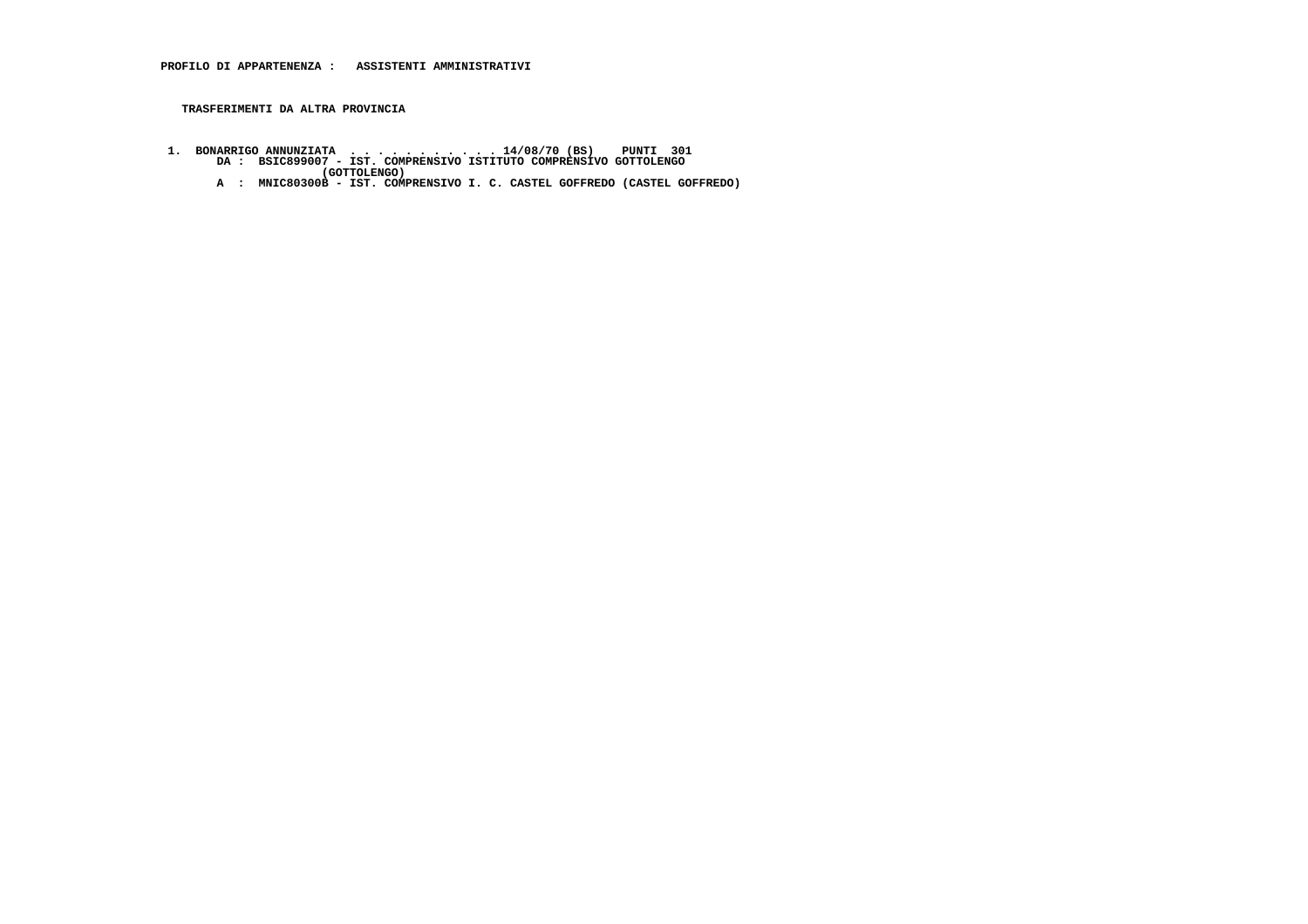**1. COSTA SALVATORE . . . . . . . . . . . . . . 29/06/72 (ME) PUNTI 65 AREE RICHIESTE :**

- **AR02 ELETTRONICA ED ELETTROTECNICA. AR08 FISICA.**
	-
- **-**
	- $\overline{\phantom{a}}$
	-
- **- DA : MNIS01100E IST. SUP. II GR. I.S. FERMI MN (MANTOVA) A : MNSL010001 L. ARTISTICO LICEO ARTISTICO "G. ROMANO" MAN(MANTOVA) SU : AR02 ELETTRONICA ED ELETTROTECNICA**
	-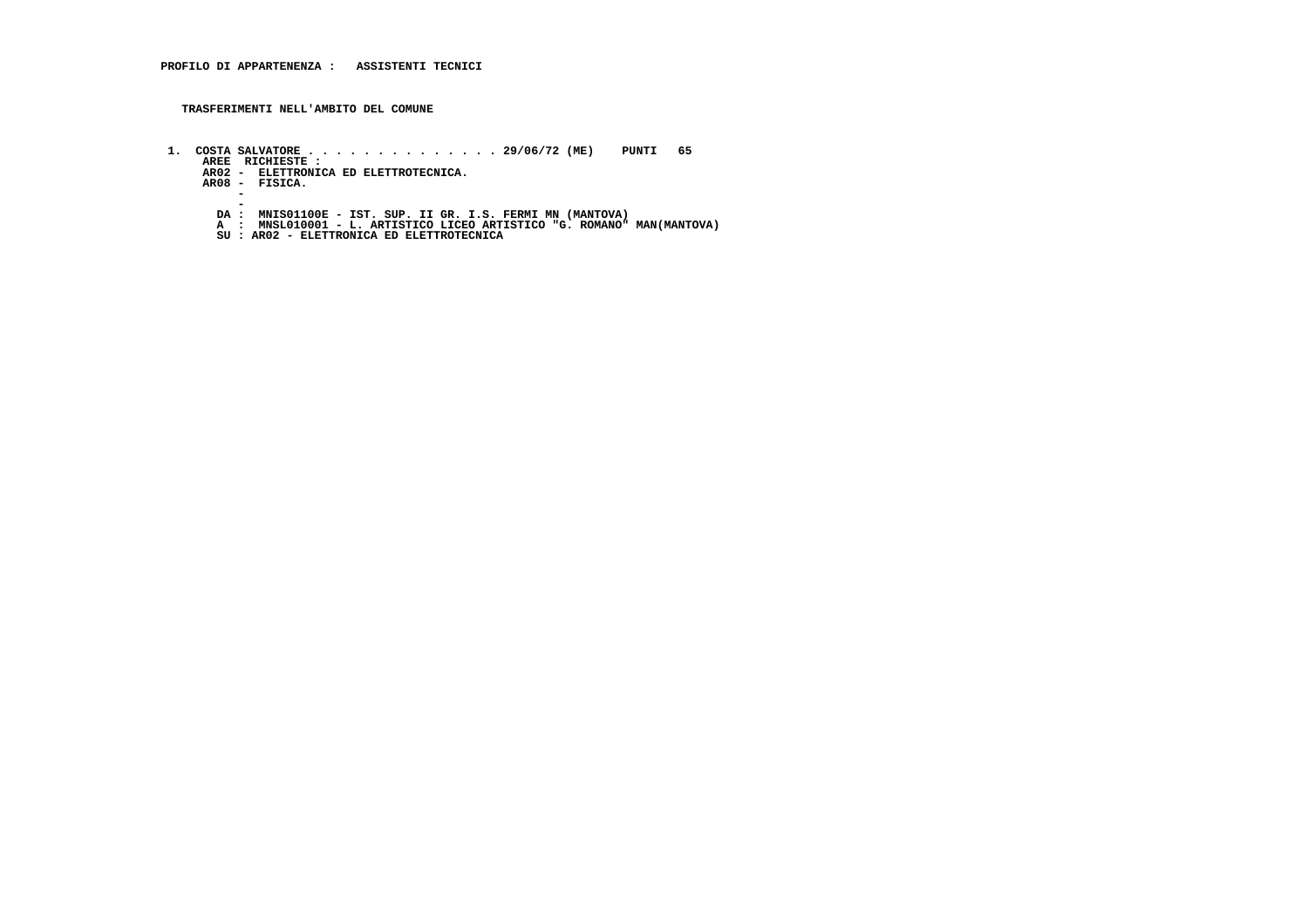**1. PEDANO CALOGERO . . . . . . . . . . . . . . 16/01/83 (AG) PUNTI 84 AREE RICHIESTE : AR20 - ALBERGHIERA. AR21 - ALBERGHIERA AMMINISTRATIVA CONTABILE. AR18 - ECONOMIA DOMESTICA E SERVIZI AUSILIARI ALBERGH.. - DA : MNEE000VW8 - PROVINCIA DI MANTOVA A : MNIS00400B - IST. SUP. II GR. I.I.S. SAN GIOVANNI BOSCO (VIADANA) SU : AR20 - ALBERGHIERA 2. SCIARRA DANIELA . . . . . . . . . . . . . . 22/12/70 (FG) PUNTI 182 AREE RICHIESTE : AR20 - ALBERGHIERA. -** $\sim$  **-** $\sim$  **- DA : MNEE000VW8 - PROVINCIA DI MANTOVA A : MNRC01000L - I.P. SERVIZI COMM. ISTITUTO SUPERIORE BONOMI-MAZZO (MANTOVA) SU : AR20 - ALBERGHIERA PRECEDENZA PREVISTA DAL C.C.N.I.**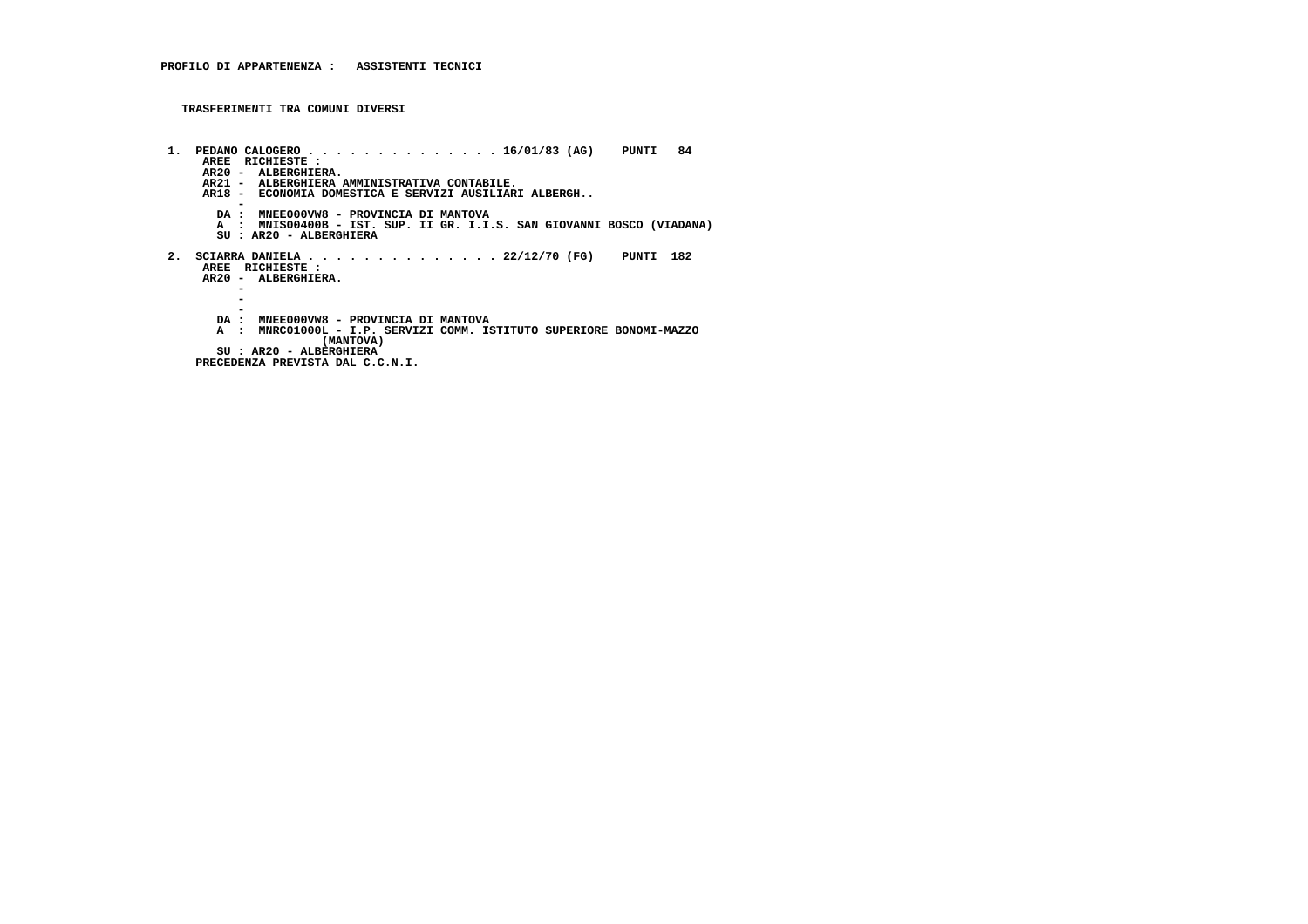**PROFILO DI APPARTENENZA : ASSISTENTI TECNICI**

 **PASSAGGI DI PROFILO**

 **TRASFERIMENTI NELL'AMBITO DELLA PROVINCIA**

 **1. SCAGLIONE FRANCESCA . . . . . . . . . . . . 13/08/66 (PA) PUNTI 201 DA : MNIS00200Q - IST. SUP. II GR. G. GALILEI (OSTIGLIA) A : MNIC80200G - IST. COMPRENSIVO I. C. CERESARA (CERESARA)**

 **AL PROFILO DI : ASSISTENTI AMMINISTRATIVI**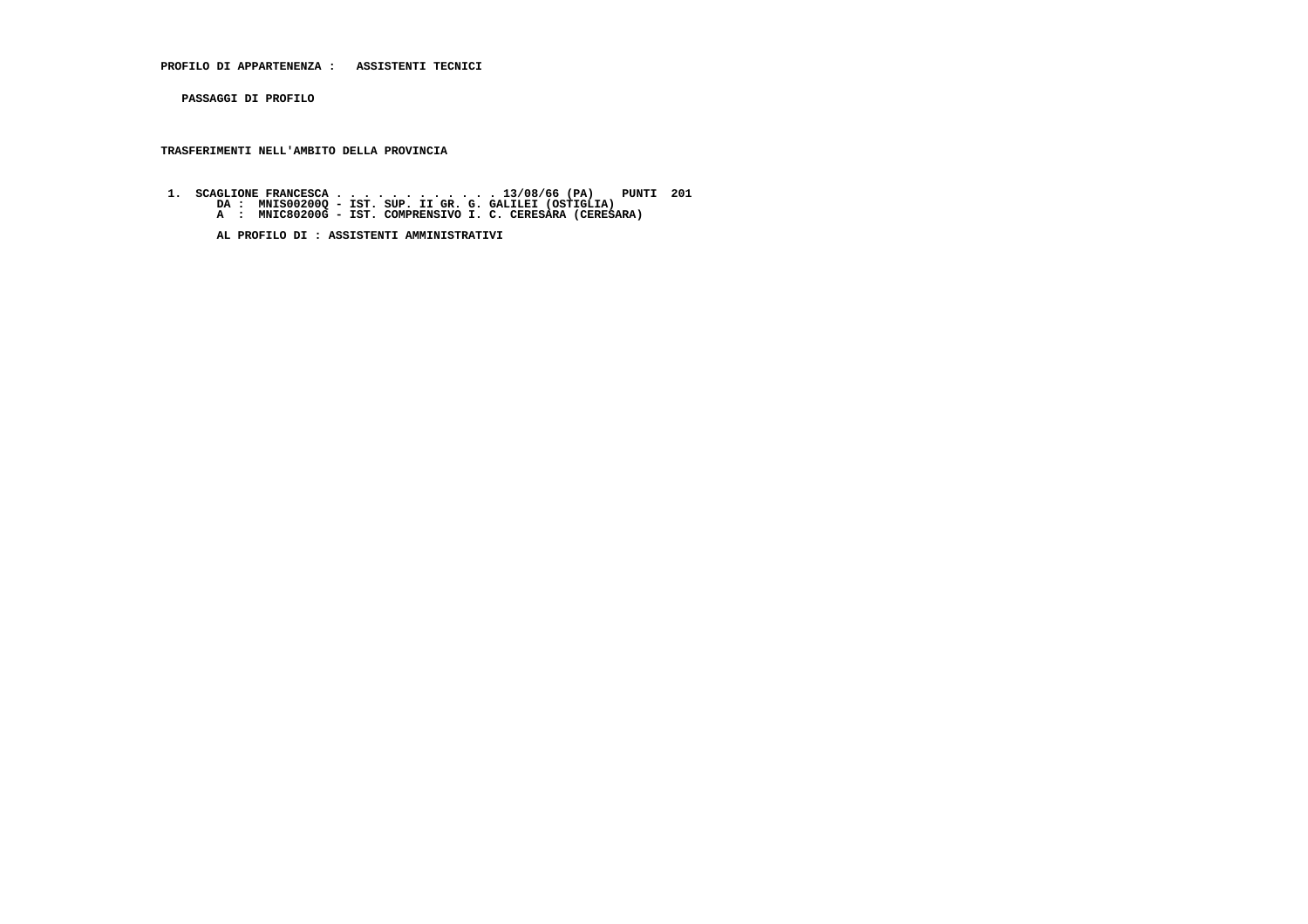- **1. AMIDANI DAVIDE . . . . . . . . . . . . . . 10/01/63 (MN) PUNTI 120 DA : MNIS00900E IST. SUP. II GR. IIS C D'ARCO I. D'ESTE (MANTOVA) A : MNTE01000B - I.T. ATTIVITA SOCIALI IST. TECNICO ECONOMICO TECN. M A(MANTOVA)**
- **2. BORGHI GLORIA . . . . . . . . . . . . . . . 09/11/65 (MN) PUNTI 565 DA : MNIC82900G IST. COMPRENSIVO I.C. MANTOVA 2 (MANTOVA) A : MNIC83600P - IST. COMPRENSIVO I.C. MANTOVA 3 (MANTOVA)**
- **3. CALORE MARIA . . . . . . . . . . . . . . . 30/03/79 (NA) PUNTI 145 DA : MNCT70200C CENTRO TERRIT. EDA VIADANA (VIADANA) A : MNIS00700V - IST. SUP. II GR. IS E.SANFELICE (VIADANA)**
- **4. CREMONESI FLAVIA . . . . . . . . . . . . . 20/04/55 (MN) PUNTI 661 DA : MNTE01000B - I.T. ATTIVITA SOCIALI IST. TECNICO ECONOMICO TECN. M A(MANTOVA) A : MNIC83600P - IST. COMPRENSIVO I.C. MANTOVA 3 (MANTOVA)**
- **5. GIANELLO ELISA . . . . . . . . . . . . . . 08/09/80 (VR) PUNTI 241 DA : MNIC82900G IST. COMPRENSIVO I.C. MANTOVA 2 (MANTOVA) A : MNIC83600P - IST. COMPRENSIVO I.C. MANTOVA 3 (MANTOVA)**
- **6. GRECO MARGHERITA . . . . . . . . . . . . . 10/12/59 (KR) PUNTI 215 DA : MNIC82800Q IST. COMPRENSIVO I.C. MANTOVA 1 (MANTOVA) A : MNIS01100E - IST. SUP. II GR. I.S. FERMI MN (MANTOVA)**
- **7. MEGNA SALVATORINA . . . . . . . . . . . . . 04/05/63 (KR) PUNTI 140 DA : MNIC83100G IST. COMPRENSIVO I.C. VIADANA "PARAZZI" (VIADANA) A : MNIS00400B - IST. SUP. II GR. I.I.S. SAN GIOVANNI BOSCO (VIADANA)**
- **8. ROSINA ALESSANDRA . . . . . . . . . . . . . 20/11/66 (MN) PUNTI 144 DA : MNIS00900E IST. SUP. II GR. IIS C D'ARCO I. D'ESTE (MANTOVA) A : MNIC82900G - IST. COMPRENSIVO I.C. MANTOVA 2 (MANTOVA)**
- **9. SAVIO DANIELA . . . . . . . . . . . . . . . 13/08/65 (MN) PUNTI 193 DA : MNIC82900G IST. COMPRENSIVO I.C. MANTOVA 2 (MANTOVA) A : MNIS01100E - IST. SUP. II GR. I.S. FERMI MN (MANTOVA)**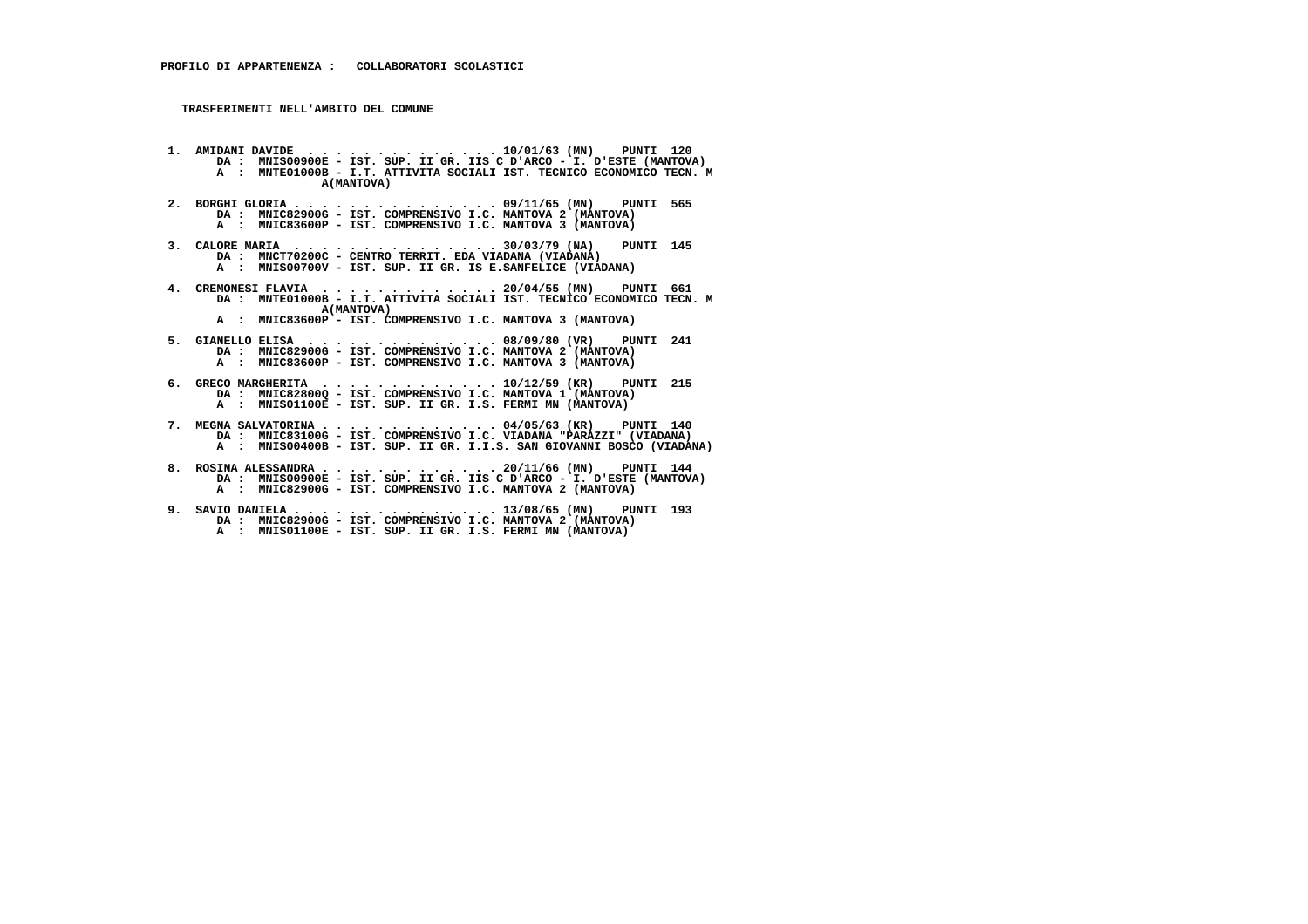**10. SPAGNUOLO LUCIA . . . . . . . . . . . . . . 10/12/67 (AV) PUNTI 124 DA : MNIC82800Q - IST. COMPRENSIVO I.C. MANTOVA 1 (MANTOVA) A : MNIC83600P - IST. COMPRENSIVO I.C. MANTOVA 3 (MANTOVA)**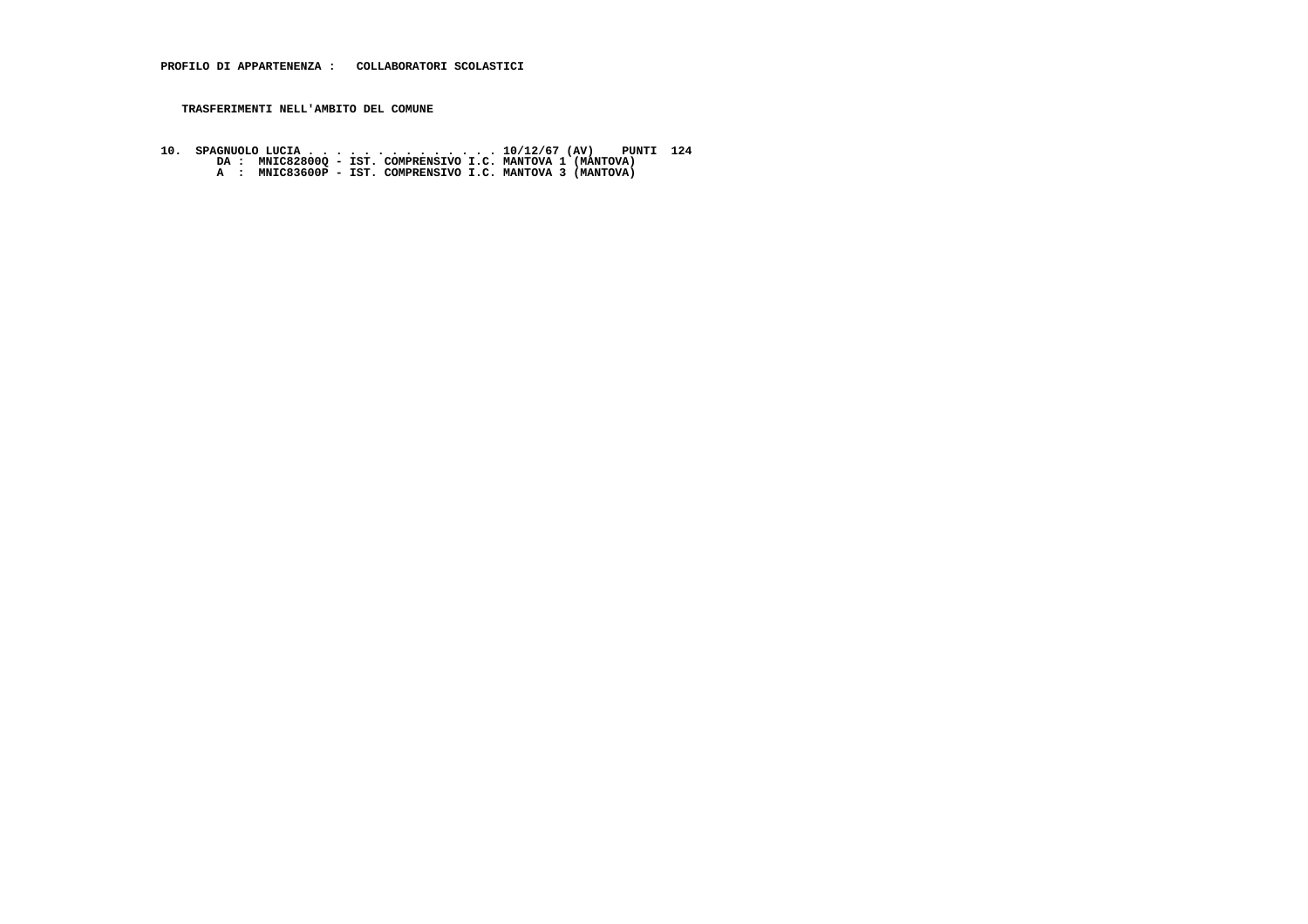**1. ALLEGRI ANNALISA . . . . . . . . . . . . . 27/08/62 (MN) PUNTI 90 DA : MNEE000VW8 - PROVINCIA DI MANTOVA A : MNIC825008 - IST. COMPRENSIVO I.C. SUZZARA "MARGHERITA HACK"(SUZZARA) 2. BARBARO FRANCESCA . . . . . . . . . . . . . 23/01/65 (RC) PUNTI 138 DA : MNEE000VW8 - PROVINCIA DI MANTOVA A : MNIC80700P - IST. COMPRENSIVO I.C. CASTIGLIONE STIVIERE II (CASTIGLIONE DELLE STIVIERE) PRECEDENZA PREVISTA DAL C.C.N.I. 3. BARTOLI GUIDO . . . . . . . . . . . . . . . 27/09/63 (MN) PUNTI 132 DA : MNIC826004 - IST. COMPRENSIVO ISTITUTO COMPRENSIVO RODIGO (RODIGO) A : MNIC80200G - IST. COMPRENSIVO I. C. CERESARA (CERESARA) 4. BASAGLIA ROBERTA . . . . . . . . . . . . . 09/03/68 (MN) PUNTI 421 DA : MNIC82700X - IST. COMPRENSIVO I.C. CASTELLUCCHIO (CASTELLUCCHIO) A : MNIC80200G - IST. COMPRENSIVO I. C. CERESARA (CERESARA) 5. BIGNOTTI LUCIANA . . . . . . . . . . . . . 26/04/60 (MN) PUNTI 88 DA : MNEE000VW8 - PROVINCIA DI MANTOVA A : MNIS00400B - IST. SUP. II GR. I.I.S. SAN GIOVANNI BOSCO (VIADANA) 6. BORRELLI MARIA . . . . . . . . . . . . . . 15/05/66 (NA) PUNTI 90 DA : MNEE000VW8 - PROVINCIA DI MANTOVA A : MNIS00900E - IST. SUP. II GR. IIS C D'ARCO - I. D'ESTE (MANTOVA) 7. BORTOLOTTI AMELIA . . . . . . . . . . . . . 03/09/58 (MN) PUNTI 715 DA : MNIC813002 - IST. COMPRENSIVO I.C. PORTO MANTOVANO (PORTO MANTOVANO) A : MNIC81600D - IST. COMPRENSIVO I.C. SAN GIORGIO DI MN (SAN GIORGIO DI MANTOVA) 8. CARVELLI GIULIANA . . . . . . . . . . . . . 20/01/75 (KR) PUNTI 132 DA : MNEE000VW8 - PROVINCIA DI MANTOVA A : MNIC825008 - IST. COMPRENSIVO I.C. SUZZARA "MARGHERITA HACK"(SUZZARA) 9. CASARI SIMONA . . . . . . . . . . . . . . . 20/11/69 (MN) PUNTI 364 DA : MNIC82400C - IST. COMPRENSIVO I.C. SUZZARA "IL MILIONE" (SUZZARA)**

 **A : MNIC82900G - IST. COMPRENSIVO I.C. MANTOVA 2 (MANTOVA)**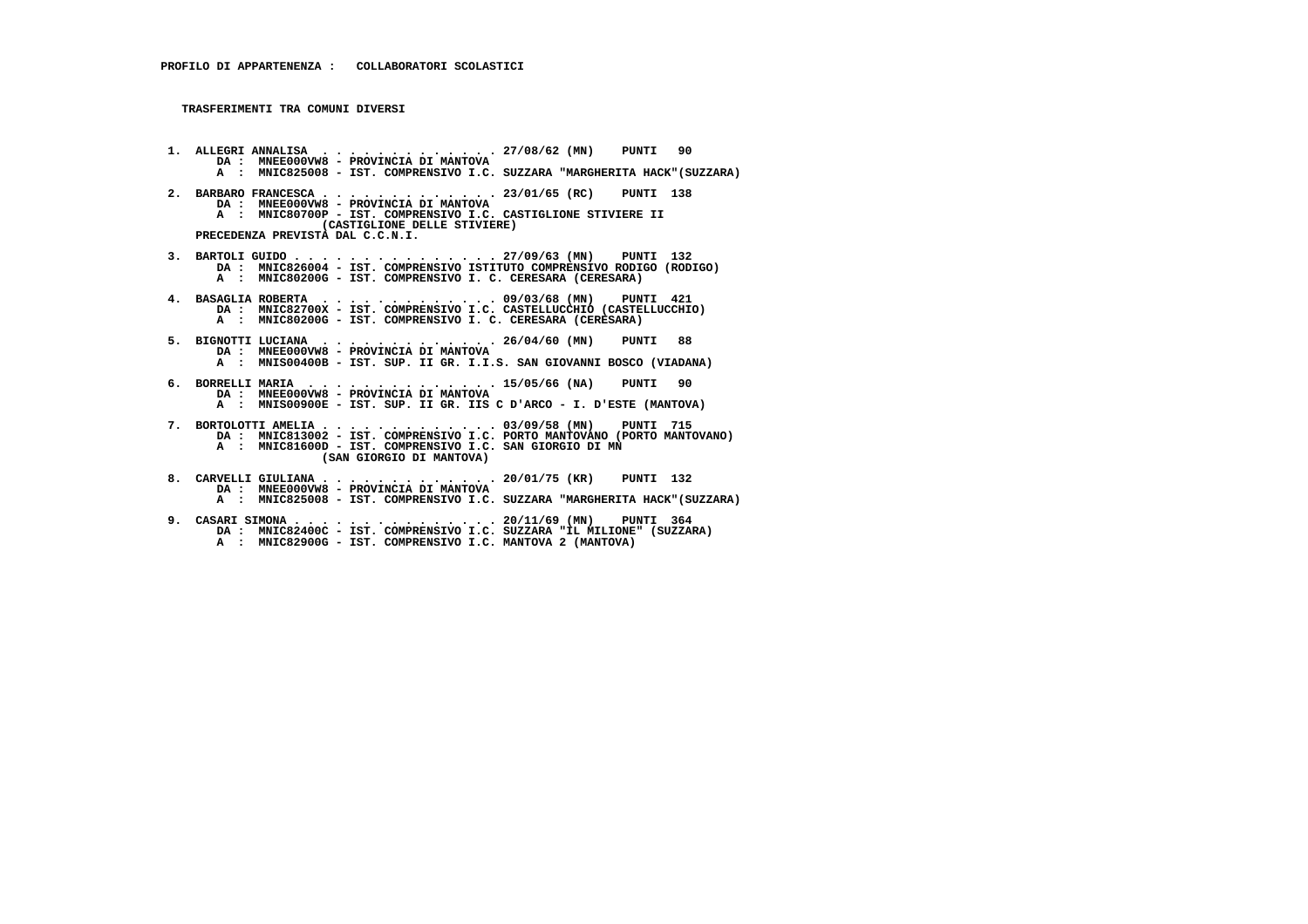- **10. CATILLO GLORIA . . . . . . . . . . . . . . 16/09/72 (BN) PUNTI 132 DA : MNEE000VW8 PROVINCIA DI MANTOVA A : MNIC83500V - IST. COMPRENSIVO I. C. GONZAGA (GONZAGA) PRECEDENZA PREVISTA DAL C.C.N.I.**
- **11. COLUMBRO ANTONIETTA . . . . . . . . . . . . 28/12/72 (VV) PUNTI 99 DA : MNEE000VW8 - PROVINCIA DI MANTOVA A : MNIC826004 - IST. COMPRENSIVO ISTITUTO COMPRENSIVO RODIGO (RODIGO)**
- **12. CONVERIO SANDRA . . . . . . . . . . . . . . 28/02/65 (PD) PUNTI 231 DA : MNIC81600D IST. COMPRENSIVO I.C. SAN GIORGIO DI MN (SAN GIORGIO DI MANTOVA)**
- **A : MNIS01100E IST. SUP. II GR. I.S. FERMI MN (MANTOVA)**
- **13. COSCARELLA SALVATORE . . . . . . . . . . . 12/01/57 (CS) PUNTI 520 DA : MNIS006003 IST. SUP. II GR. IS G.GREGGIATI (OSTIGLIA) A : MNIC819001 - IST. COMPRENSIVO I.C. POGGIO RUSCO (POGGIO RUSCO)**
- **14. DE VINCENZI LORELLA . . . . . . . . . . . . 11/10/59 (MN) PUNTI 88 DA : MNEE000VW8 PROVINCIA DI MANTOVA A : MNIC82900G - IST. COMPRENSIVO I.C. MANTOVA 2 (MANTOVA)**
- **15. FERRO COSETTA . . . . . . . . . . . . . . . 26/08/65 (MN) PUNTI 97 DA : MNEE000VW8 - PROVINCIA DI MANTOVA A : MNIC813002 - IST. COMPRENSIVO I.C. PORTO MANTOVANO (PORTO MANTOVANO)**
- **16. FURNARI ANGELINA . . . . . . . . . . . . . 23/04/67 (EE) PUNTI 78 DA : MNEE000VW8 PROVINCIA DI MANTOVA A : MNSL010001 - L. ARTISTICO LICEO ARTISTICO "G. ROMANO" MAN(MANTOVA)**
- **17. GALASSO PRISCILLA . . . . . . . . . . . . . 09/09/71 (ME) PUNTI 131 DA : MNIC83600P IST. COMPRENSIVO I.C. MANTOVA 3 (MANTOVA) A : MNIC81400T - IST. COMPRENSIVO IST. COMPR. MARMIROLO (MARMIROLO)**
- **18. GAROSI VIVIANA . . . . . . . . . . . . . . 12/05/75 (VR) PUNTI 172 DA : MNIC834003 IST. COMPRENSIVO I. C. SAN BENEDETTO PO MOGLIA (SAN BENEDETTO PO) A : MNIC820005 - IST. COMPRENSIVO I.C. OSTIGLIA (OSTIGLIA)**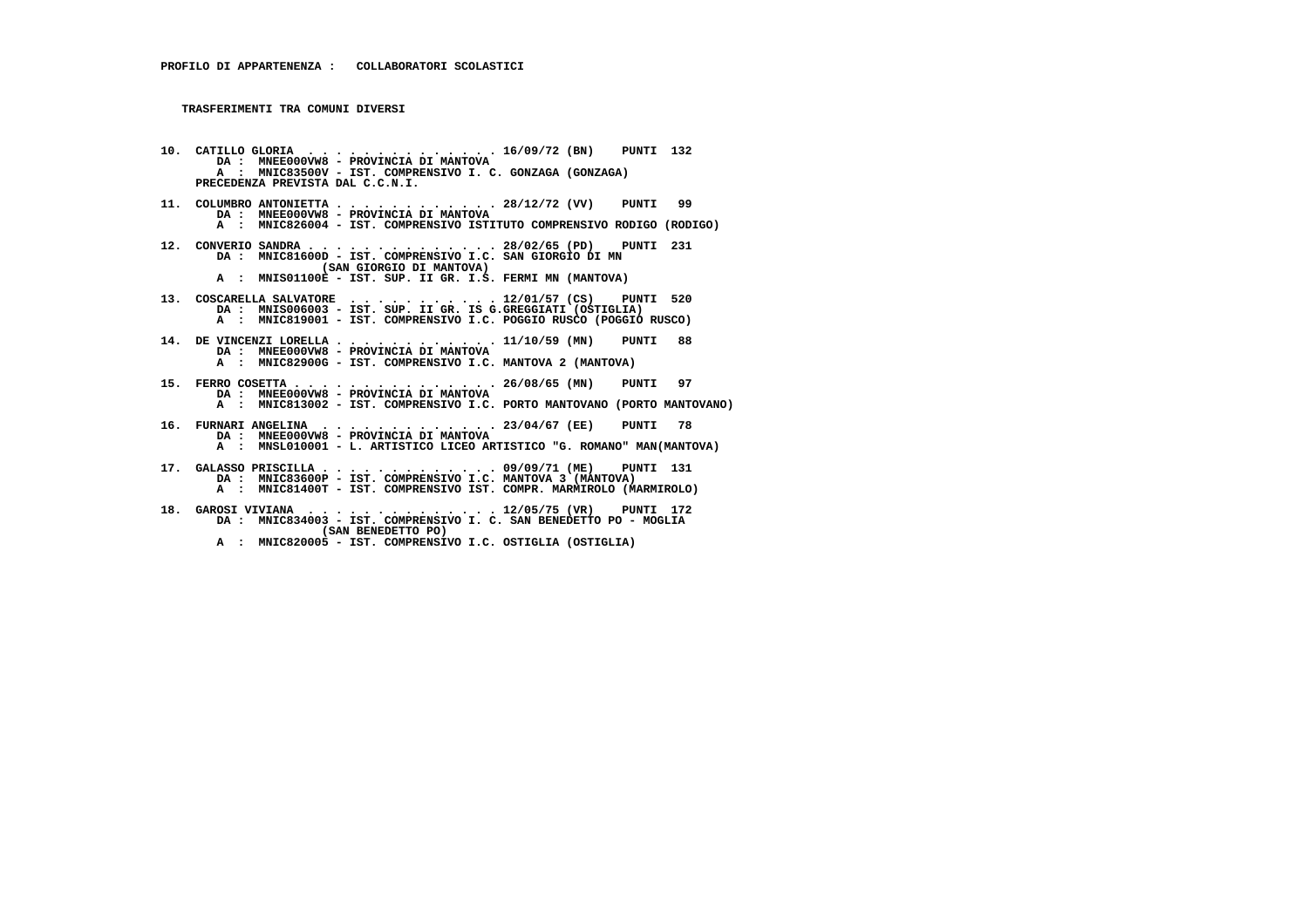**19. GRAZIOLI PATRIZIA . . . . . . . . . . . . . 23/12/65 (NO) PUNTI 126 DA : MNEE000VW8 - PROVINCIA DI MANTOVA A : MNIC80300B - IST. COMPRENSIVO I. C. CASTEL GOFFREDO (CASTEL GOFFREDO) 20. GUANDALINI ELISABETTA . . . . . . . . . . . 10/07/61 (MN) PUNTI 80 DA : MNEE000VW8 - PROVINCIA DI MANTOVA A : MNIS013006 - IST. SUP. II GR. I.S. "STROZZI" PALIDANO (GONZAGA) 21. LEONI MARTA . . . . . . . . . . . . . . . . 13/05/60 (MN) PUNTI 275 DA : MNIS013006 - IST. SUP. II GR. I.S. "STROZZI" PALIDANO (GONZAGA) A : MNIC834003 - IST. COMPRENSIVO I. C. SAN BENEDETTO PO - MOGLIA (SAN BENEDETTO PO) 22. MAFFAZIOLI VANIA . . . . . . . . . . . . . 27/11/61 (MN) PUNTI 345 DA : MNIC80800E - IST. COMPRENSIVO I.C. CASTIGLIONE STIVIERE 1 (CASTIGLIONE DELLE STIVIERE) A : MNIC80200G - IST. COMPRENSIVO I. C. CERESARA (CERESARA) 23. MARCHIO ROSA . . . . . . . . . . . . . . . 12/11/64 (KR) PUNTI 120 DA : MNEE000VW8 - PROVINCIA DI MANTOVA A : MNIC83800A - IST. COMPRENSIVO IC VIADANA (VIADANA) 24. MAZZOTTA ROSA . . . . . . . . . . . . . . . 14/04/61 (CS) PUNTI 166 DA : MNIC804007 - IST. COMPRENSIVO I.C. VOLTA MANTOVANA (VOLTA MANTOVANA) A : MNIC80600V - IST. COMPRENSIVO ISTITUTO COMPR. GUIDIZZOLO (GUIDIZZOLO) 25. MILANI CRISTINA . . . . . . . . . . . . . . 09/05/71 (RO) PUNTI 166 DA : MNIC83200B - IST. COMPRENSIVO I. C. PEGOGNAGA (PEGOGNAGA) A : MNIS006003 - IST. SUP. II GR. IS G.GREGGIATI (OSTIGLIA) 26. MIRANDOLA DANIELA . . . . . . . . . . . . . 13/10/55 (VR) PUNTI 120 DA : MNIS01100E - IST. SUP. II GR. I.S. FERMI MN (MANTOVA) A : MNIC812006 - IST. COMPRENSIVO I.C. CURTATONE (CURTATONE) 27. PASOLINI NATASCIA . . . . . . . . . . . . . 28/09/76 (MN) PUNTI 115 DA : MNEE000VW8 - PROVINCIA DI MANTOVA A : MNIC812006 - IST. COMPRENSIVO I.C. CURTATONE (CURTATONE)**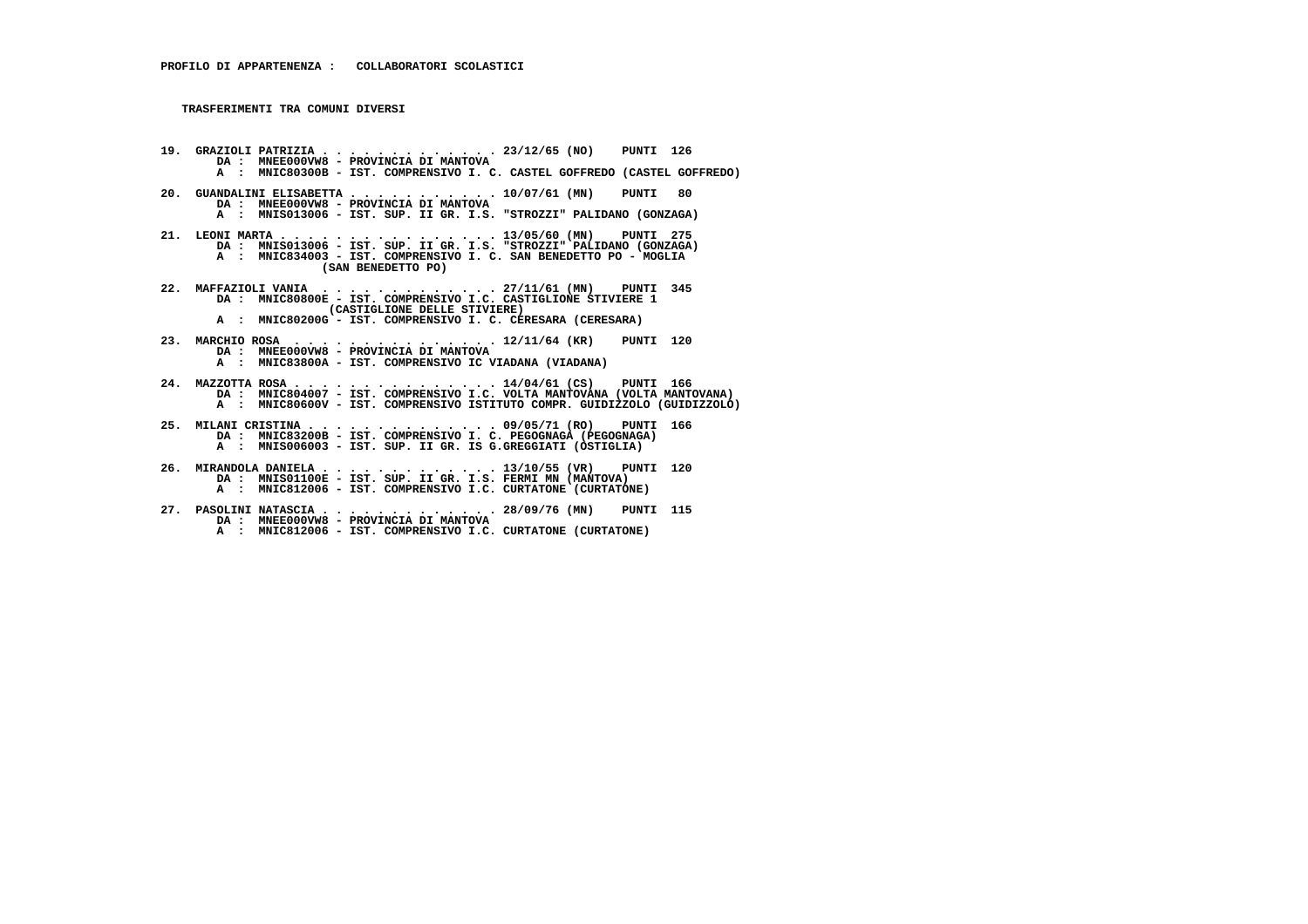- **28. PERNA ROSANNA . . . . . . . . . . . . . . . 11/04/70 (NA) PUNTI 106 DA : MNEE000VW8 PROVINCIA DI MANTOVA A : MNIC825008 - IST. COMPRENSIVO I.C. SUZZARA "MARGHERITA HACK"(SUZZARA)**
- **29. PRETI CHIARA . . . . . . . . . . . . . . . 02/01/61 (MN) PUNTI 113 DA : MNEE000VW8 - PROVINCIA DI MANTOVA A : MNIC820005 - IST. COMPRENSIVO I.C. OSTIGLIA (OSTIGLIA) PRECEDENZA PREVISTA DAL C.C.N.I.**
- **30. RIGON EMANUELA . . . . . . . . . . . . . . 17/11/66 (MN) PUNTI 573 DA : MNIC834003 IST. COMPRENSIVO I. C. SAN BENEDETTO PO MOGLIA (SAN BENEDETTO PO)**
- **A : MNIS013006 IST. SUP. II GR. I.S. "STROZZI" PALIDANO (GONZAGA)**
- **31. SANTUCCI GIUSEPPINA . . . . . . . . . . . . 01/03/53 (AV) PUNTI 119 DA : MNIS01100E IST. SUP. II GR. I.S. FERMI MN (MANTOVA) A : MNIC834003 - IST. COMPRENSIVO I. C. SAN BENEDETTO PO - MOGLIA (SAN BENEDETTO PO)**
- **32. SAVASSI MARIA GRAZIA . . . . . . . . . . . 31/12/65 (MN) PUNTI 409 DA : MNIC83600P IST. COMPRENSIVO I.C. MANTOVA 3 (MANTOVA) A : MNIC805003 - IST. COMPRENSIVO ISTITUTO COMPRENSIVO GOITO (GOITO) PRECEDENZA PREVISTA DAL C.C.N.I.**
- **33. SERRA CIANCI AMELIA SILVANA . . . . . . . . 07/07/63 (FG) PUNTI 122 DA : MNEE000VW8 PROVINCIA DI MANTOVA A : MNIS00400B - IST. SUP. II GR. I.I.S. SAN GIOVANNI BOSCO (VIADANA) PRECEDENZA PREVISTA DAL C.C.N.I.**
- **34. SOFFIATTI DONATELLA . . . . . . . . . . . . 22/05/70 (MN) PUNTI 125 DA : MNIS01100E IST. SUP. II GR. I.S. FERMI MN (MANTOVA) A : MNIC82700X - IST. COMPRENSIVO I.C. CASTELLUCCHIO (CASTELLUCCHIO)**
- **35. SONCINI RITA . . . . . . . . . . . . . . . 24/10/60 (MN) PUNTI 90 DA : MNEE000VW8 PROVINCIA DI MANTOVA A : MNIC83200B - IST. COMPRENSIVO I. C. PEGOGNAGA (PEGOGNAGA)**
- **36. TABARELLI MARIA IDA . . . . . . . . . . . . 25/05/55 (MN) PUNTI 164 DA : MNIC82900G IST. COMPRENSIVO I.C. MANTOVA 2 (MANTOVA) A : MNIC812006 - IST. COMPRENSIVO I.C. CURTATONE (CURTATONE)**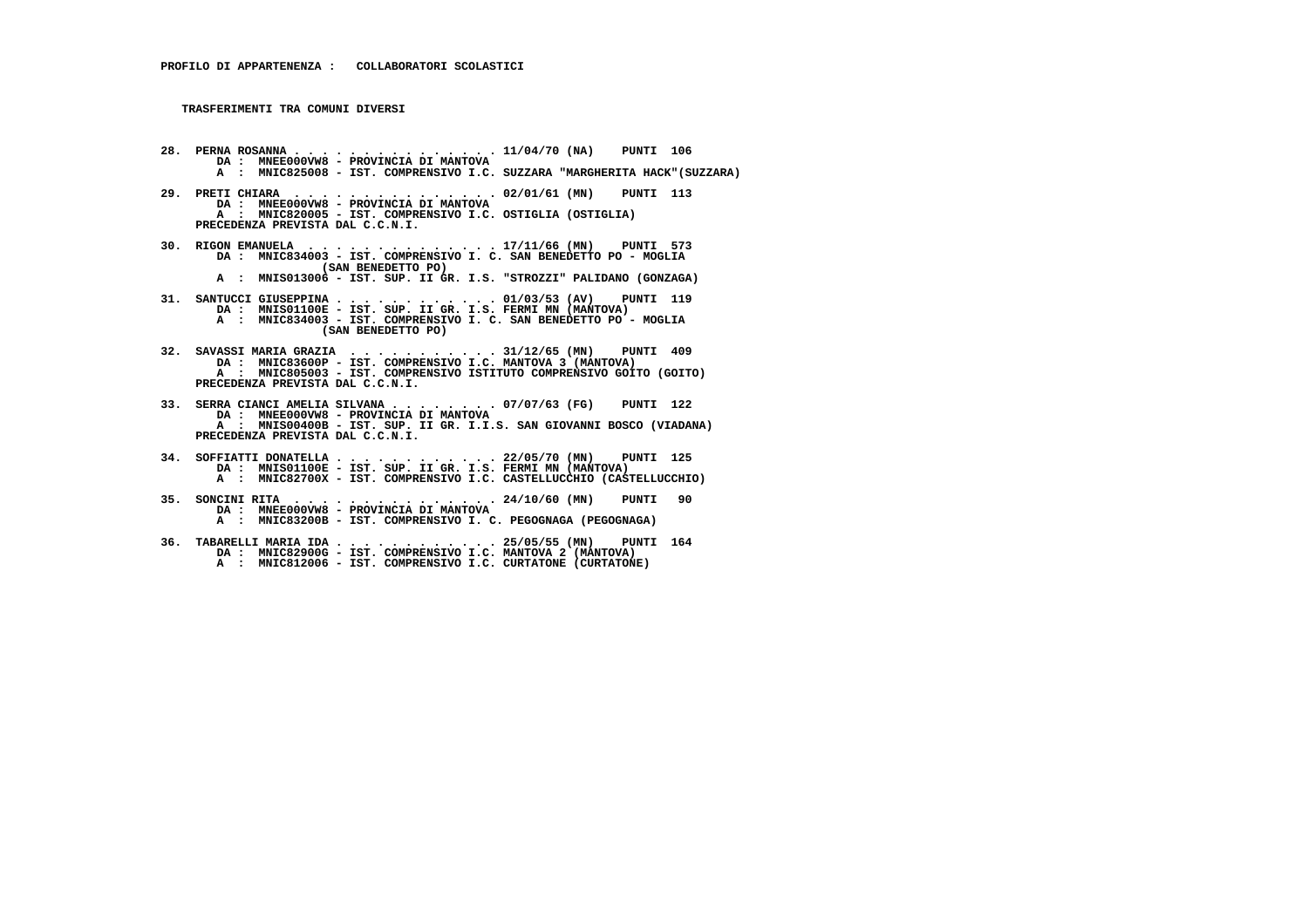- **37. VICENZI FIORENZA . . . . . . . . . . . . . 15/03/59 (MN) PUNTI 657 DA : MNIS01100E IST. SUP. II GR. I.S. FERMI MN (MANTOVA) A : MNIS006003 IST. SUP. II GR. IS G.GREGGIATI (OSTIGLIA)**
- 38. VITIELLO ROSALBA ..............31/07/61 (NA) PUNTI 143<br>DA : MNIC82400C IST. COMPRENSIVO I.C. SUZZARA "IL MILIONE" (SUZZARA)<br>A : MNIS013006 IST. SUP. II GR. I.S. "STROZZI" PALIDANO (GONZAGA)
- **39. ZANI TIZIANA . . . . . . . . . . . . . . . 12/02/53 (MN) PUNTI 623 DA : MNIS013006 IST. SUP. II GR. I.S. "STROZZI" PALIDANO (GONZAGA) A : MNTE01000B I.T. ATTIVITA SOCIALI IST. TECNICO ECONOMICO TECN. M A(MANTOVA)**
- **40. ZULIANI MARTA . . . . . . . . . . . . . . . 25/01/65 (VR) PUNTI 89 DA : MNEE000VW8 PROVINCIA DI MANTOVA**
- **A : MNIS013006 IST. SUP. II GR. I.S. "STROZZI" PALIDANO (GONZAGA)**